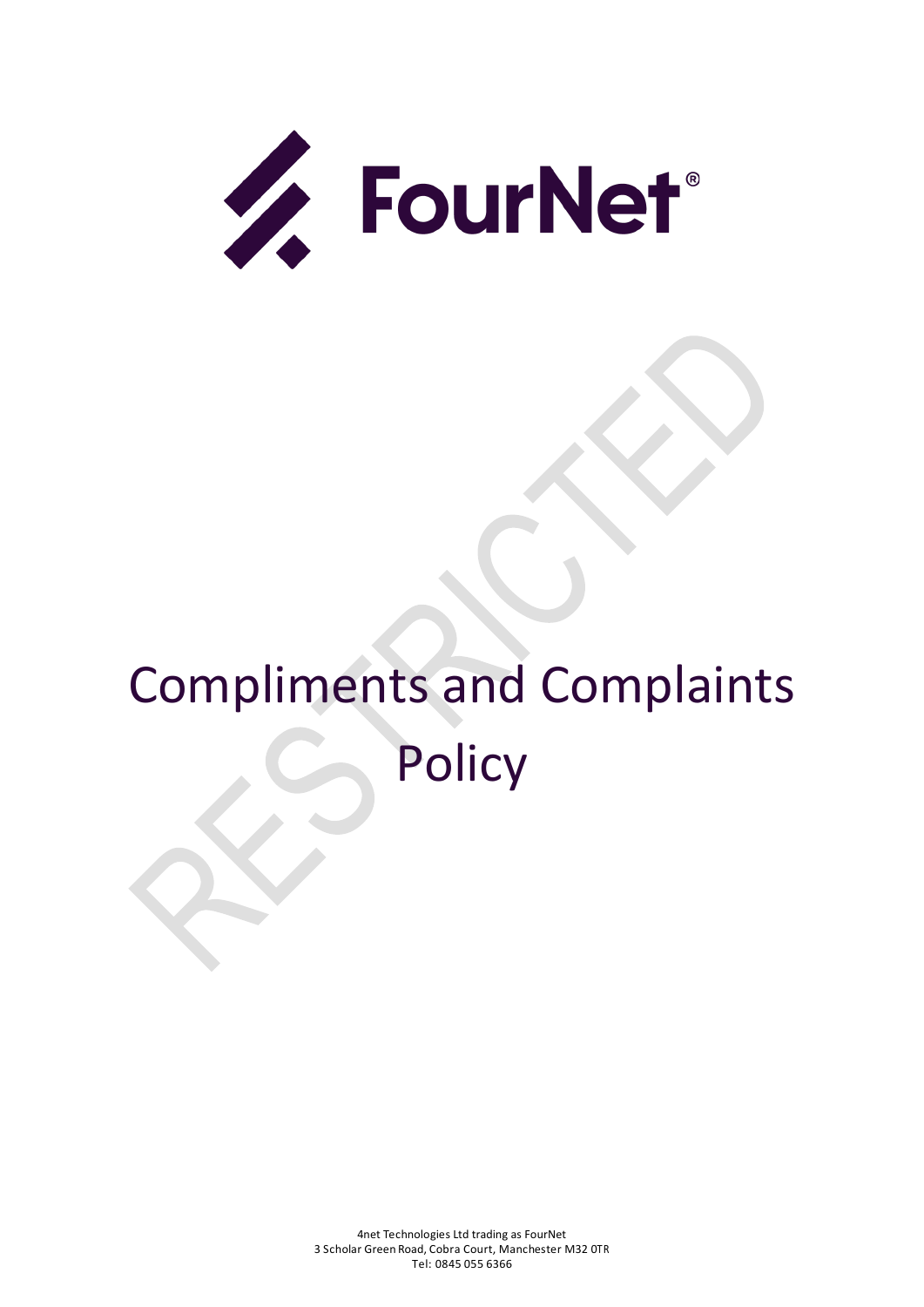

# **Table of Contents**

| 1.  |  |
|-----|--|
| 2.  |  |
| 3.  |  |
| 4.  |  |
| 5.  |  |
| 6.  |  |
| 7.  |  |
| 8.  |  |
| 9.  |  |
| 10. |  |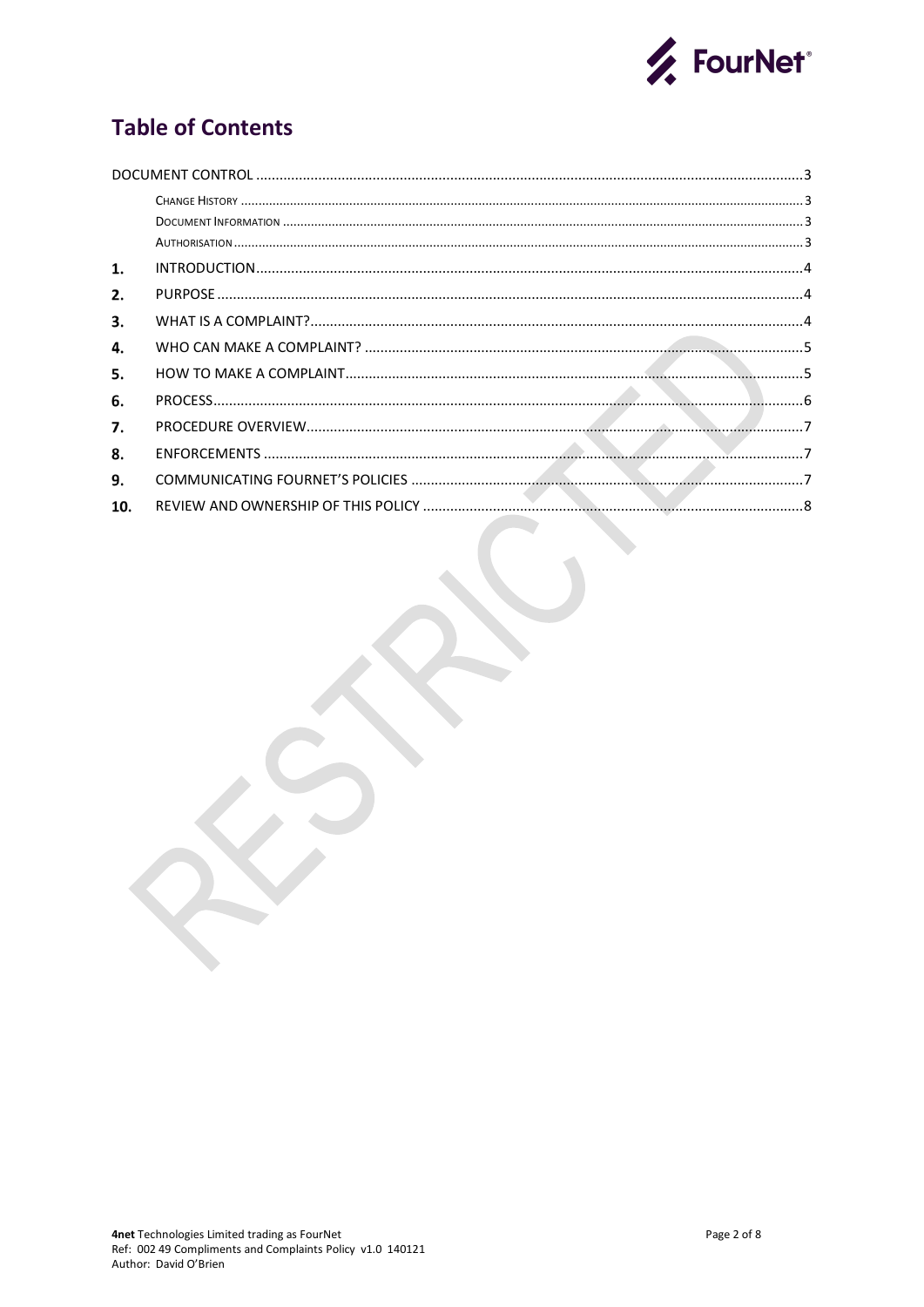

## <span id="page-2-0"></span>Document Control

| Document Title:          | 002 49 Compliments and Complaints Policy |
|--------------------------|------------------------------------------|
| Owner:                   | Sarah-Jane Heber-Hall                    |
| Category:                | <b>ISO Controlled</b>                    |
| Classification:          | Restricted                               |
| Version:                 | 1.1                                      |
| Date:                    | 18.11.21                                 |
| <b>Review Frequency:</b> | Annually                                 |
| <b>Next Review Date:</b> | 17.11.22                                 |

## <span id="page-2-1"></span>Change History

| Date     | Version | <b>Brief Description</b> | Author        |
|----------|---------|--------------------------|---------------|
| 17.12.20 | 0.1     | Initial Draft            | David O'Brien |
| 14.01.21 | 1.0     | First Issue              | David O'Brien |
| 18.11.21 | 1.1     | Annual Review            | David O'Brien |

## <span id="page-2-2"></span>Document Information

This document is the property of 4net Technologies Limited, trading as FourNet. It must not be reproduced in whole or in part of otherwise disclosed without prior written consent from FourNet.

The official controlled copy of this manual is the digitally signed PDF document on the FourNet SharePoint® and visible to all authorised users. All printed copies and all electronic copies and versions except the ones described above, are considered uncontrolled copies used for reference only.

This document is controlled as a single entity, as any change, however slight, even a single character, to any part of the document by definition changes the entire document. For this reason, as well as the fact that the concept of "page" varies with the publication format, page-level revision is not practiced with this or any other FourNet document.

## <span id="page-2-3"></span>Authorisation

Document Prepared by: David O'Brien

Head of Compliance

Verified and Authorised by:

Richard Pennington Chief Executive Officer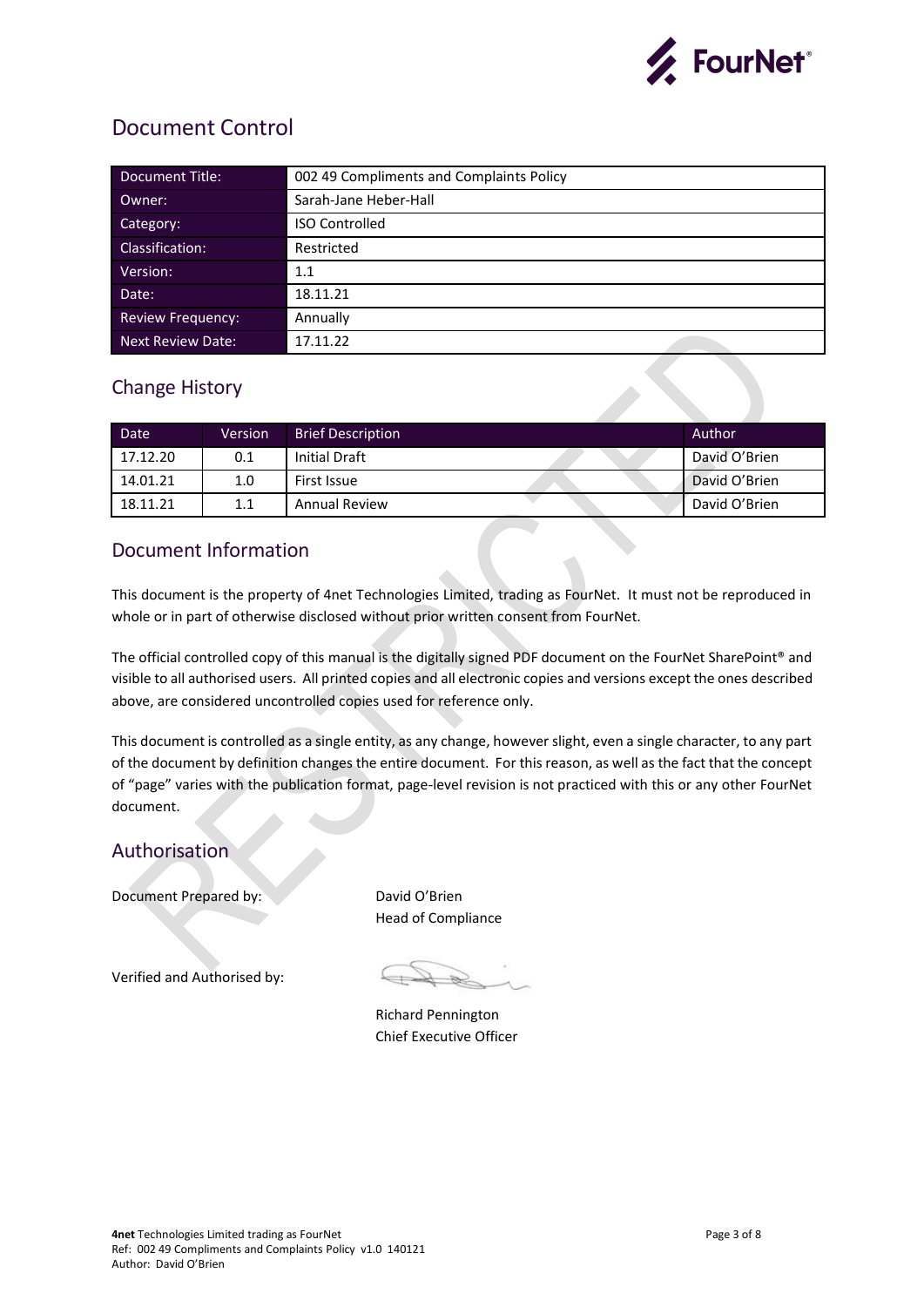

#### <span id="page-3-0"></span> $1.$ Introduction

FourNet are committed to delivering high quality services to its Customers and to providing what they need to the standard that they expect and require.

We realise that sometimes things can go wrong, and people are not always happy with the service they receive from FourNet. We believe that dealing effectively with complaints, and recognising compliments, is essential to providing good services.

Complaints are extremely valuable to us because they give us the opportunity to put things right if there have been mistakes and, just as importantly, to improve our services to make sure that the same mistakes are not repeated in the future.

#### <span id="page-3-1"></span> $2.$ Purpose

This policy and procedure outline the tasks undertaken with regards to the handling, reporting and investigation of any complaint, concern, comment or compliment that FourNet receives.

The Compliments and Complaints policy aims to meet the following:

- Define what a compliment and a complaint is;
- Explain how a compliment or a complaint can be raised with FourNet;
- Explain the process FourNet will follow when dealing with a complaint, so that everyone knows what they can expect;
- Set out how we will monitor complaints, use information to improve services and identify training needs;
- Being Customer focused;
- Being open and accountable;
- Putting things right; and
- Seeking continuous improvement.

It is imperative that Customers feel able to raise both complaints and concerns as appropriate and are comfortable that any complaints and concerns that are raised will not lead to them receiving a detrimental service in any way.

#### <span id="page-3-2"></span> $\overline{3}$ . What is a Complaint?

A complaint is an expression of dissatisfaction or concern about FourNet, a member of FourNet'sstaff, a FourNet partner or one of its employees or partners, or the solution that has been supplied by FourNet.

A complaint can be received orally or in written form via letter, email or via the FourNet Service Desks.

A complaint could be in relation to any of the following examples:

- There has been a delay in providing a service;
- We have made a mistake in the way we have provided a service;
- We have failed to deliver a service this could relate to quality, standard or service level;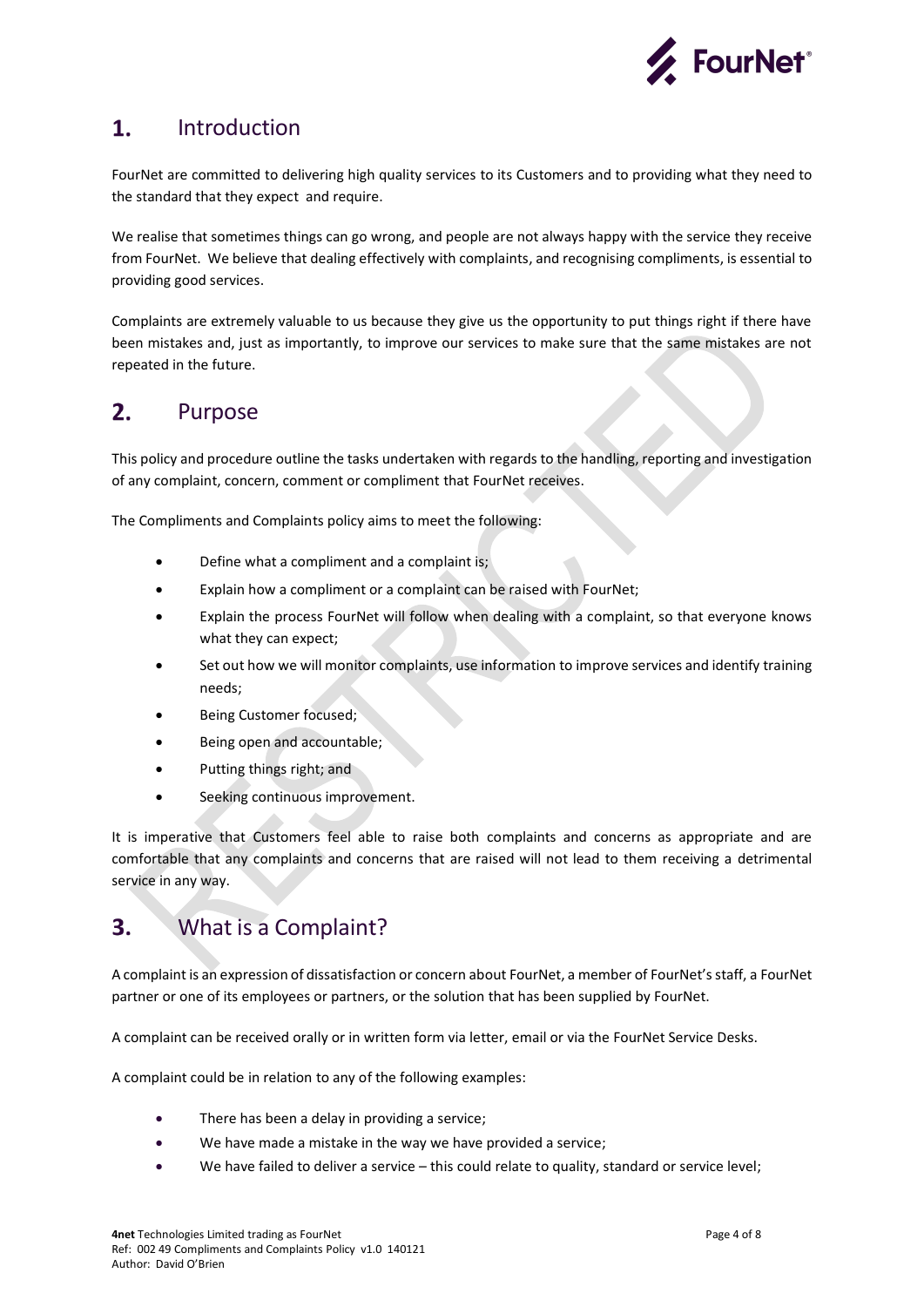

- We have not listened properly;
- Our processes or policies have not been followed;
- Our legal or regulatory requirements have not been met;
- We have not delivered against a commitment or promise; or
- Our staff have not been helpful or have not conducted themselves correctly.

Not all issues raised are formal complaints and it is important that staff who are handling complaints understand the difference. Staff must be able to recognise when a person is making an enquiry, raising a concern, asking for advice, or making a constructive suggestion and not to misconstrue this as a complaint.

Many concerns can be sorted out by the member of staff in direct communication with the contact. This should be the normal practice and staff will be empowered to resolve these quickly (on the spot or within 1-working day) without the need for them to go through a more formal complaints process.

#### <span id="page-4-0"></span>4. Who can make a Complaint?

A complaint can be made by any person who has received or is receiving a solution and or service from FourNet. Additionally, a partner or manufacturer who is working with or on behalf of FourNet can also raise a complaint.

#### <span id="page-4-1"></span>How to make a Complaint 5.

All compliments or complaints should be raised or escalated through the FourNet Service Desks. This can be via either direct contact from the complainant or via a FourNet member of staff. Ideally it will be direct from the complainant, although a comment to a FourNet member of staff can be interpreted as compliment for recording or a complaint to be addressed.

Compliments or complaints can be made by;

- Phoning the FourNet Service Desks;
- Emailing the FourNet Service Desks; or
- Via the Customer's web portals.

It is important for a complaint to be written down and acknowledged as an accurate record of the complaint being made.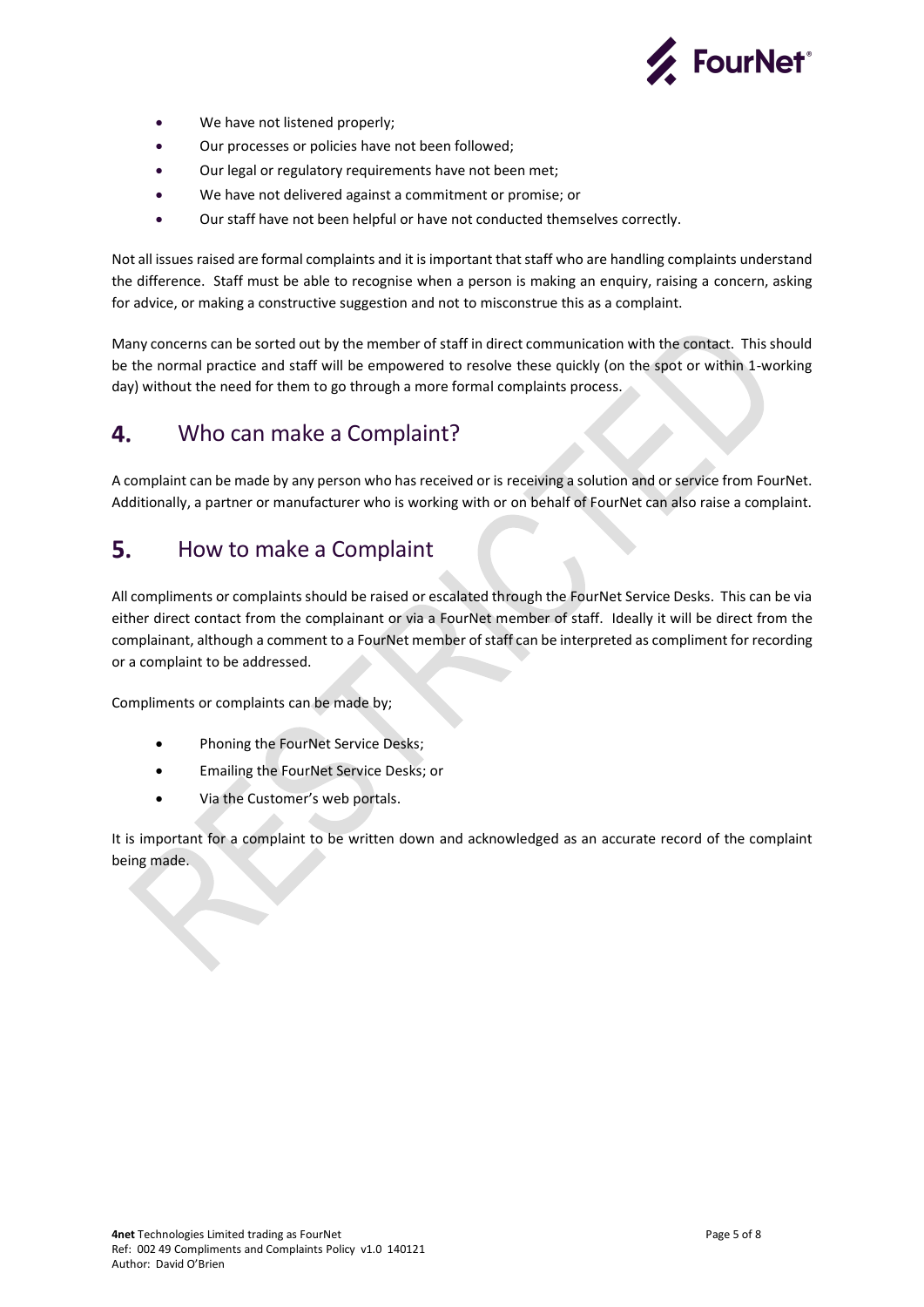

#### <span id="page-5-0"></span>6. Process

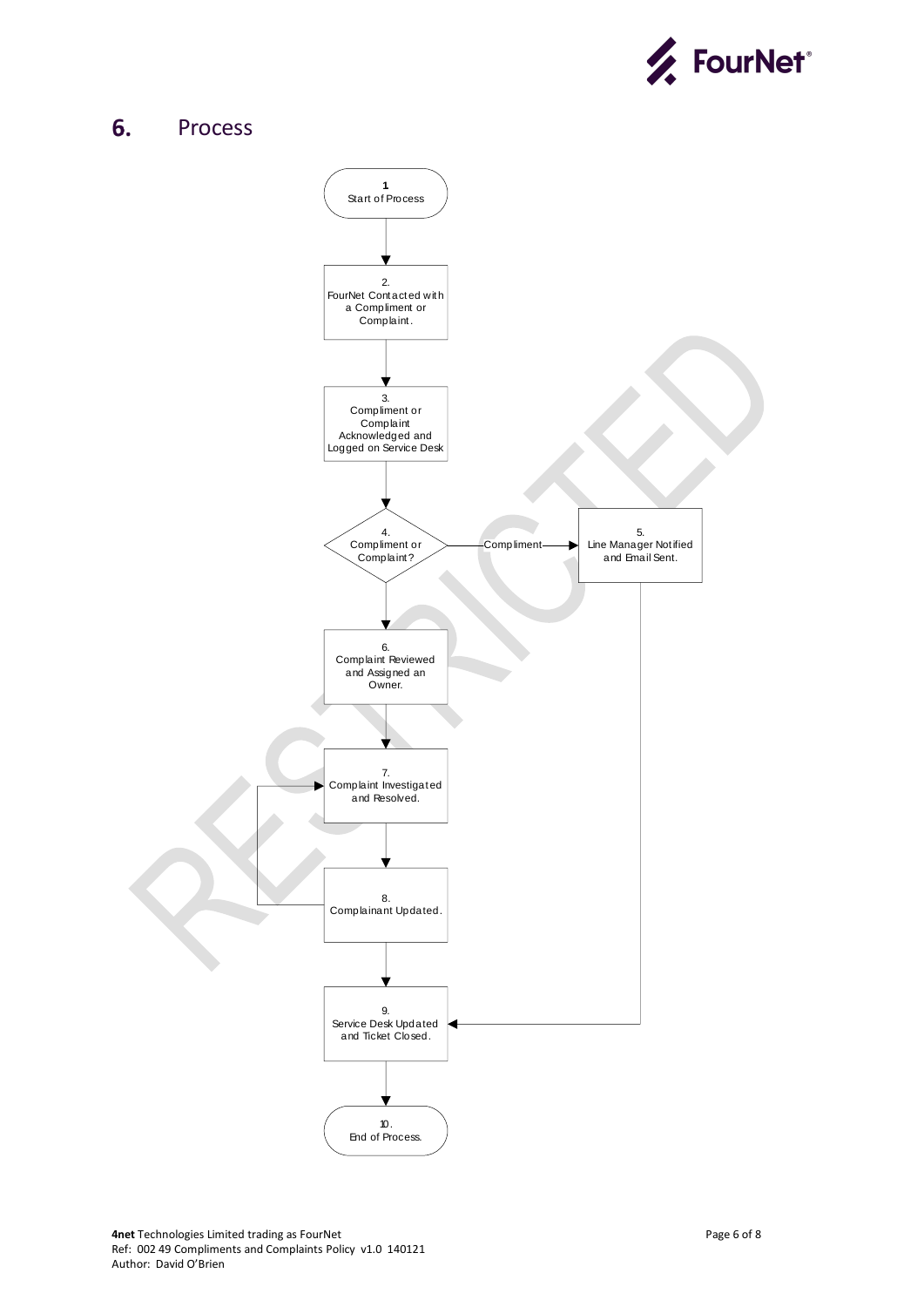

#### <span id="page-6-0"></span> $\mathbf{7}$ . Procedure Overview

Upon receiving the compliment or complaint, the following will happen;

- The compliment or complaint will be logged on the FourNet Service Desks and assigned a unique reference;
- An acknowledgement will be sent to the person who has raised the compliment or complaint;
- If it is a compliment, the appropriate Line Manager is notified, and the recipient of the compliment will be notified. An email with the details of the compliment will, in some cases, be sent to the FourNet Directors;
- For a complaint, it is reviewed and assigned to a FourNet member of staff to 'own' the complaint through to resolution;
- The complaint is investigated, and a resolution identified. Where necessary, escalation to senior members of FourNet are taken to achieve resolution. If required, a 'lessons learnt' review will be taken and if needed, policies and processes will be updated, and staff may go through further training or coaching;
- The complainant is notified of the steps that have been taken to ensure resolution to their satisfaction. Where not, additional steps are taken; and
- The compliment or complaint is then closed on the Service Desk and the ticket is closed.

#### <span id="page-6-1"></span>8. **Enforcements**

Any staff member found to have violated this policy may be subject to disciplinary action, up to and including termination of employment.

The company reserves the right revoke your encryption key and/or delete company data from your device. This is done at the discretion of the FourNet CEO and only where the staff member is non-cooperative with this and other company policies. This could potentially make you device unusable until it is presented to company IT staff.

#### <span id="page-6-2"></span>Communicating FourNet's Policies 9.

Relevant training, bulletins, education materials, policies, procedures, and processes are provided on an ongoing basis to all employees to ensure they are fully aware of their responsibilities and are kept up-to-date of any new requirements. These are communicated in a number of ways, including, but not limited to:

- Induction sessions;
- PDR meetings;
- Company meetings;
- Atlas/Citation portal; and
- Regular company bulletins via Microsoft Teams.